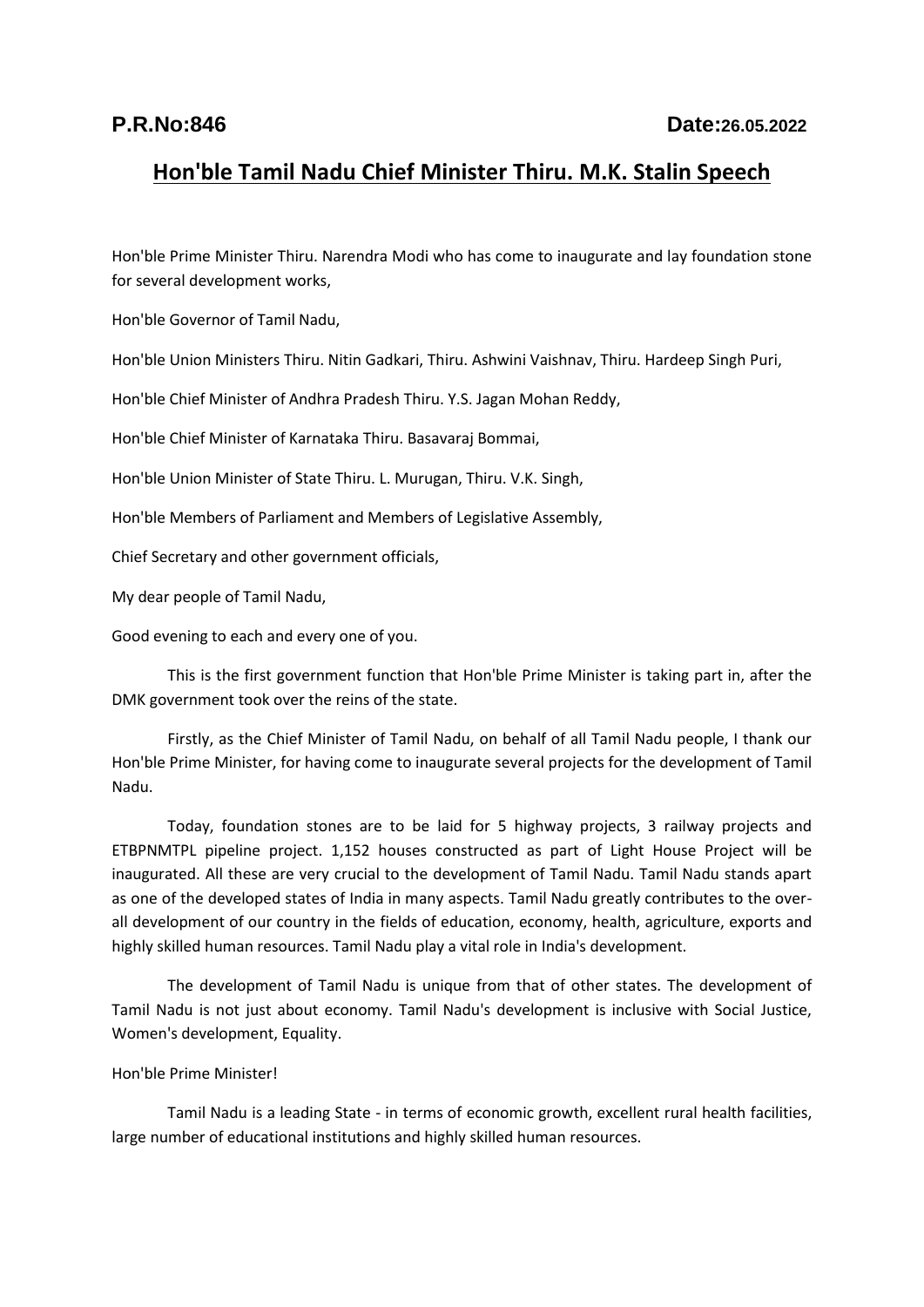Our State is a pioneer, not only in economic and other related factors but also in social justice, equality and women's empowerment. In brief, Tamil Nadu is a state for inclusive growth.

This is what we call "THE DRAVIDIAN MODEL!" Honourable Prime Minister...

In this Dravidian Model of governance, while taking various welfare and developmental measures, I wish to inform you, that we have largely corrected the fiscal imbalance and also re-structured the finances of the State.

I believe that our Hon'ble Prime Minister is aware of the fact that Tamil Nadu's contribution is very crucial to India's development and Union Government's fiscal resources. To list out a few, TN's share in India's GDP is 9.22%. In the overall tax income of Union Government, TN's share is 6%. TN constitutes 8.4% of India's total export. TN's share is 19.4% in India's Textile Industry and 32.5% in export of cars. In the export of leather products, TN's contribution is 33%.

Therefore, Union Government must increase its contribution to schemes and fund allocation, to do justice to the contribution lent by developed states like Tamil Nadu in the country's development and economy. Only then will the true spirit of co-operative federalism be upheld.

In schemes that are jointly implemented by Union government and State governments, States also contribute a lot. For e.g., Tamil Nadu is one of the states that invest the most in highways sector. While projects worth of Rs. 44,762 crores are being implemented for National Highways in Tamil Nadu; we have allocated Rs. 18,218.91 crores for State Highways projects. Thus, we are very much interested in strengthening the road infrastructure by working in tandem with you. More such projects should be implemented in Tamil Nadu.

I would like to stress two things about the schemes we implement together. Even though union government provides more funds for such schemes in the beginning, we are witnessing a trend of the states' share being increased over time. Also, there are many schemes that are implemented with the contribution of the beneficiaries along with union and state governments. When beneficiaries are unable to pay their share, it is the state governments which are in direct contact with the people who pay their share as well. This adds to the burden on the state finances. Therefore, I demand that the contribution ratio mentioned in the beginning of such schemes shall continue till the end and when beneficiaries are not able to pay their share, the union government must also step in along with the state government. I would like to place a few more demands as our Hon'ble Prime Minister is here. I would like to remind that this is the right time to retrieve Katchatheevu as a solution to the problems faced by our fisher folk and uphold their traditional rights to fish there.

The GST compensation due to Tamil Nadu as on 15-05-2022 is Rs. 14,006 crores. I request that this be released immediately. At a time when many states' revenues have not yet recovered completely, I demand that the GST compensation period be extended for at least two more years from June 2022.